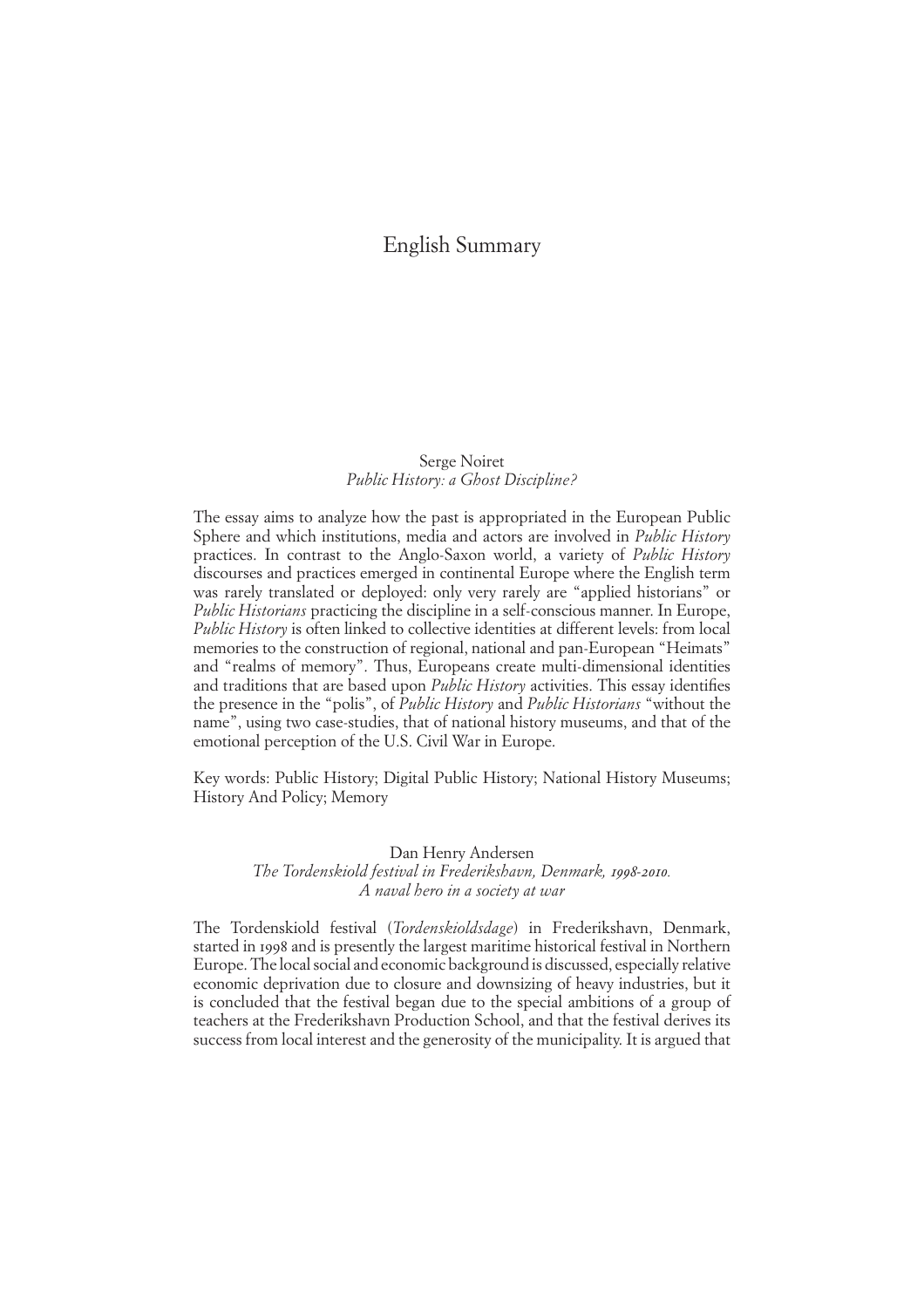maritime historical festivals and reenactment will inevitably contain anacronisms and mixing of historical epochs, but at the same time they are powerful tools for connecting to the past.

Key words: Frederikshavn; Denmark; Peter Wessel Tordenskiold; Maritime historical festival; Public History.

## Thomas Cauvin

## *When Public History is at stake: museum, historians and political reconciliation in the Republic of Ireland*

This article explores the collaborations between historians and the National Museum in the Republic of Ireland. The author contends that the new collaborations between the museum and professional historians in the 1990s revealed wider reappraisal of the links between past and present. The collaboration resulted from the encounter between cultural and political demands – especially during the political context of reconciliation in Ireland and Northern Ireland – and historiographical redefinitions of the use of the past. Kevin Whelan's work with the museum demonstrated how certain historians met the cultural and political requirements. Nevertheless, the author argues that the absence of public/ applied history training prevented to go fully beyond the academic frontiers. The 1998 exhibition remained all in all built on the collaboration between two distinct agents, academically trained historians and museum practitioners, and not an autonomous *Public History* project.

Key words: Ireland; Museum; Exhibition; Public History; Reconciliation; Memory

### Hinke Piersma

### *Public Educators: Dutch Historians Influence Contemporary Politics*

The accumulation of knowledge by government institutions has never been a judgment-free activity. Ever since its foundation in 1945, the Netherlands Institute for Study and Documentation of the Second World War (presently NIOD) has been trying to find a balance between scholarly pursuits and its social impact. In this article I explore three highly-debated cases, in which two NIOD directors were involved. These cases include: the fall of the Christian Democratic politician Willem Aantjes, the affair surrounding the Dutch war criminal Pieter Menten, and the dramatic events in Srebrenica and the question of Dutch responsibility. These topics are examples of situations in which scholarly research is intertwined with political debate. It raises the question of the role of historians when the past is publicly on trial. How is such a public role on the part historians affecting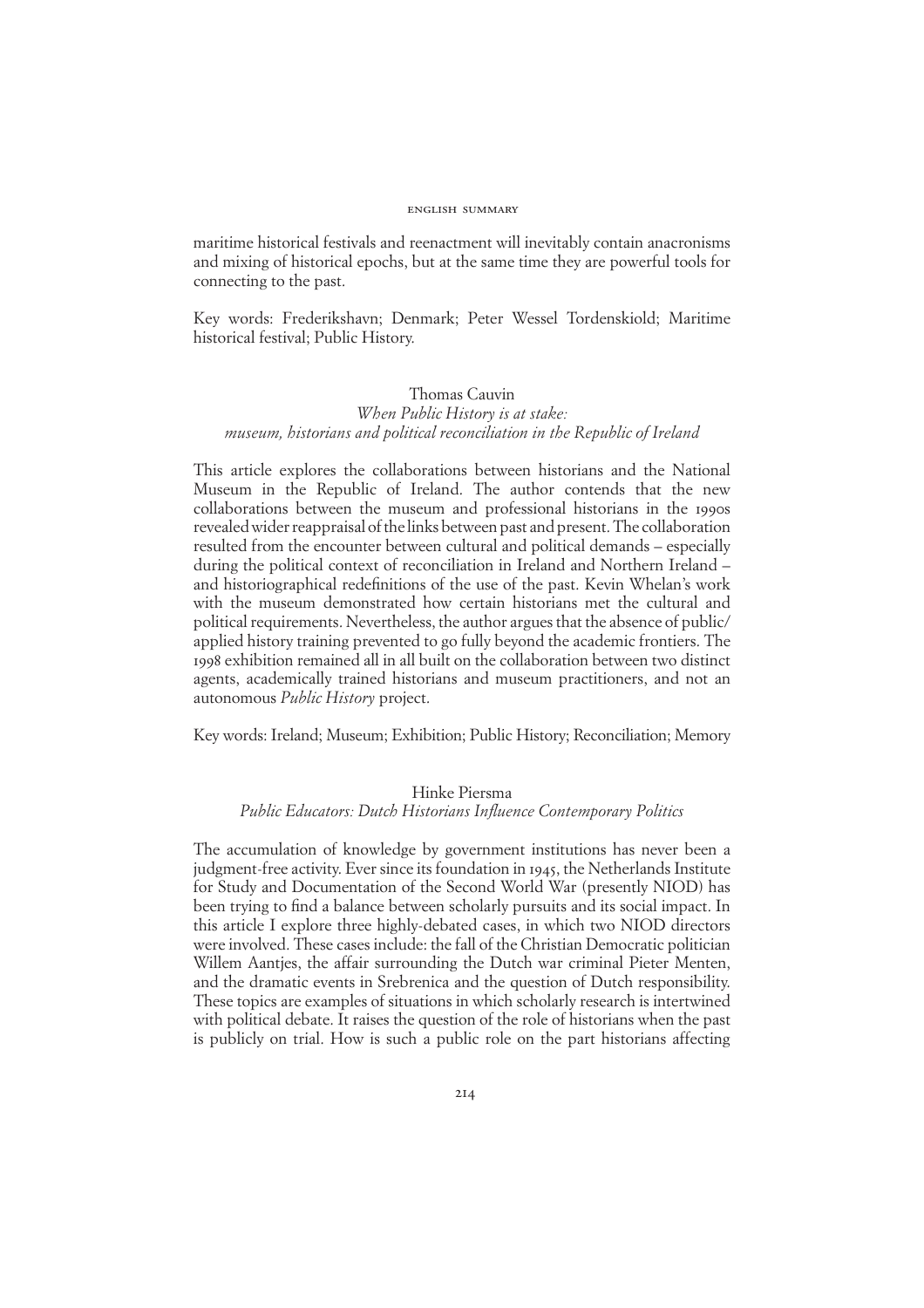the profession in general, and, more specifically, is there a danger that historical research could become nothing other than politics by other means?

Key words: Second World War; Collaboration; Dutch politics; Historians as hangman; Public History; Education.

> Delphine Lauwers *The Western Front, a European Site of Memory: Battlefield Tourism as a Vector of History*

This paper seeks to explore the practice of battlefield tourism in the *Ypres Salient*  (Belgium) since 1918. Battlefield tourism is now considered as one of the major fields of *Public History*. We will thus examine this practice and how it has evolved in a country where *Public History* does not exist as a discipline. The actors of this tourism and the meanings associated to the memorial landscape of the Ypres Salient have changed over the decades. Besides a growing involvement of local authorities and professional historians in the process of commemoration of the Great War around Ypres, one can notice a growing political use of these commemorations. In the very peculiar context of Belgium, any national dimension of the memories of the conflict seems to be excluded, the accent being put on the regional and transnational levels of the experiences of the Great War.

Key words: Great War; Ypres Salient; Reconstruction; Conflicting memories; Battlefield tourism; Transnational history; Public History.

> Jean-Pierre Morin *Treating History and Policy: the role of Public History in the development of policy for treaties in Canada*

Since the earliest period of contact between Aboriginal people and Europeans in North America, treaties and agreements have been concluded between them to formalise relations, establish commercial trade and expand settlement lands. For the past 300 years, Aboriginal people and the Canadian government have been struggling to understand each others perspectives and understandings of the meaning, rights and obligations stemming from these agreements.

As the Government of Canada works to develop policies to address the claims of Aboriginal people stemming from these treaties, there is a constant need to analyse and assess the countering interpretations of the treaties as well as the different policies and approaches implemented since the creation of Canada in 1867. The role that *Public History* plays not only helps to prepare the groundwork for these future policies, but also as a way to evaluate the efforts of the past, with the hope of avoiding past failures.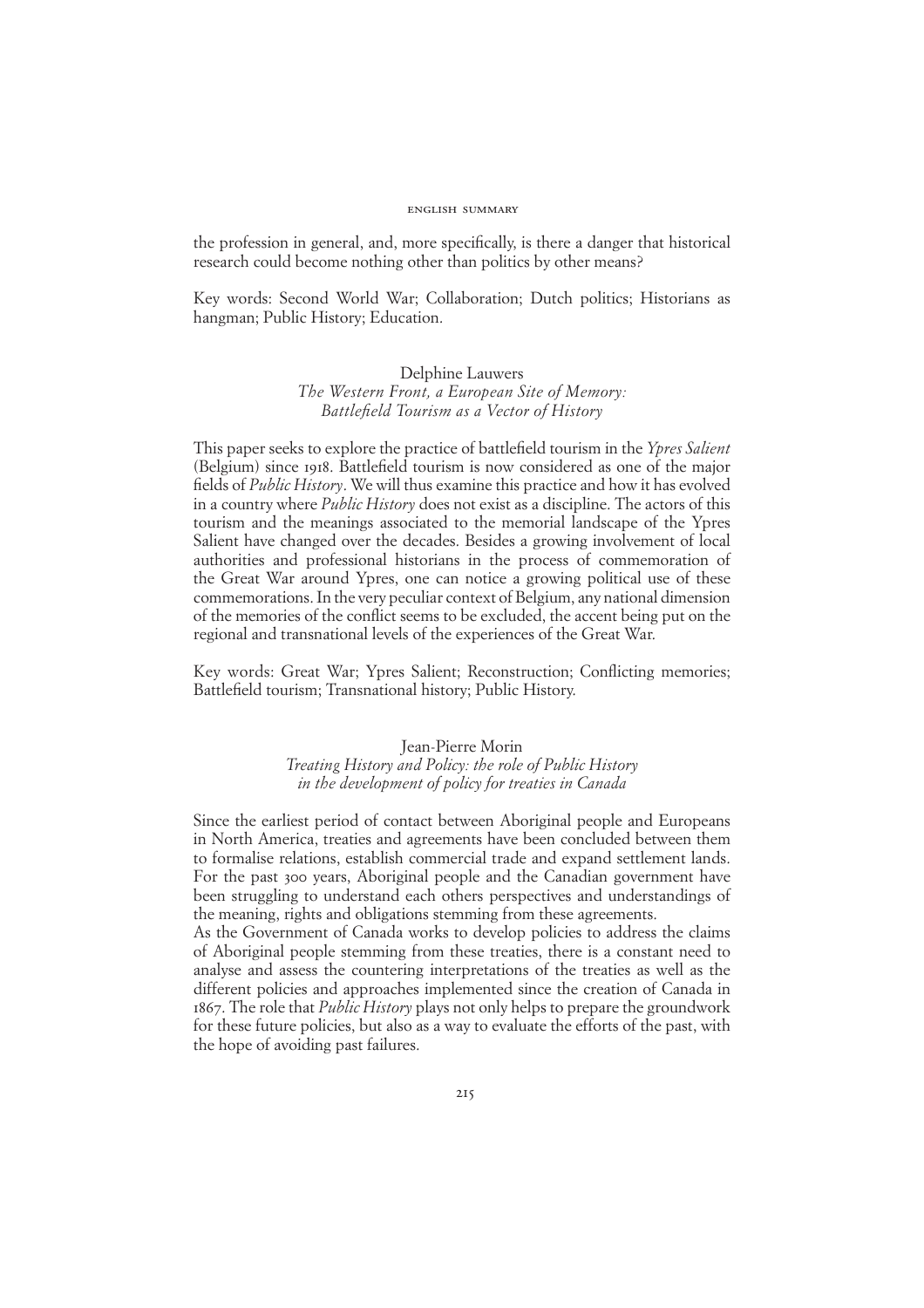Key words: Canada; Aboriginal people; Indian Treaties; Canadian Government Policies; Public History; Relations.

# Gerben Zaagsma *Public History beyond the state: Presenting the Yiddish past in contemporary Europe*

This article analyses how Europe's 'Yiddish past' is presented, commemorated and engaged with in contemporary Europe from a *Public History* perspective. It investigates the ways in which Yiddish, its culture and its speakers, are inscribed in representations of Jewish history in museums, websites, and other settings. In doing so a distinction is made between Western Europe, where Yiddish-speaking immigrants and their culture formed but a part of local Jewish populations, and Central/Eastern Europe, where Jewish life was to a large extent Yiddish life. The article shows how a growing attention for migration in Western Europe, and the demand for Jewish heritage from abroad in Central and Eastern Europe, drive new and revised versions of Jewish, as well as national, historical narratives. It also contrasts such larger developments and contexts with local, 'bottom-up', activities. At the same it moves beyond national contexts and considers the role that European institutions play in preserving Yiddish heritage. The article argues that definitions of *Public History*, which predominantly focus on how professional historians take history to a broader non-academic public, are insufficient. The case of Yiddish in Europe also highlights the important role of the state in driving public history activities.

Key words: Jewish history; Yiddish; Europe; Public History; Representation; Museums.

# Francesco Catastini *Festivals of history: an Italian way towards Public History?*

This paper discusses the absence of public history-teaching programs in Italian universities, and focuses on the practice of history in Italian open public spaces. The emergence of history festivals is analyzed as a phenomenon that affects not only history, but also other disciplines, such as philosophy, literature and even mathematics, and as a way to promote forms of civil engagement trough theater, drama, music and cinema. The paper suggests that the Italian way to *Public History* -the organization of history festivals- provides an occasion for professional historians to meet the public and to actively participate in civil society.

Key words: Public History; History Festival; Theater; Music; Movie; Engagement.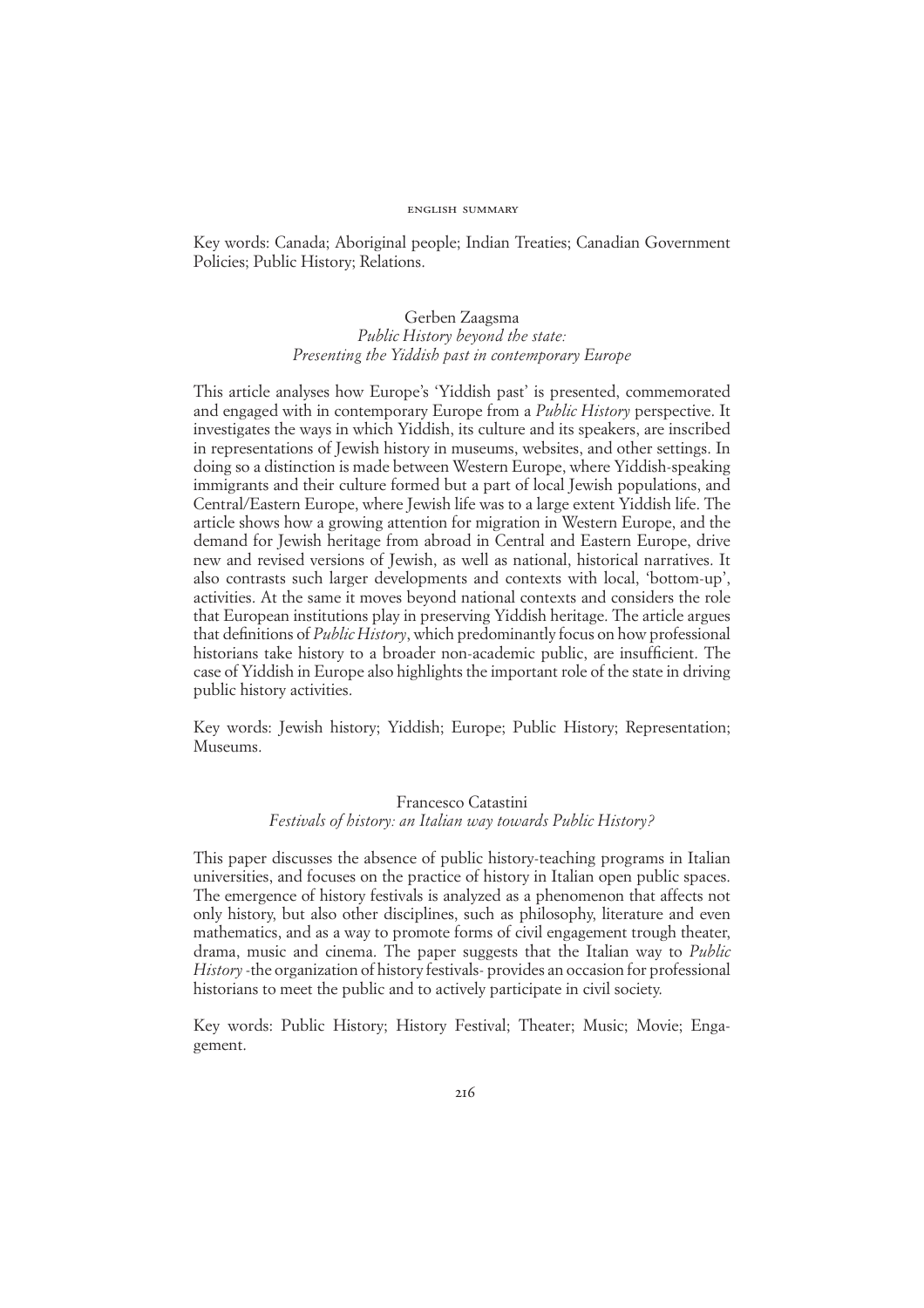## Kiran Klaus Patel *Research in times of Wikileaks. Reflections on Contemporary History in the Twenty-First Century*

The article discusses the challenges contemporary history has to face due to the changing nature of its sources in the digital age. It argues that so far, historians have not done enough to prepare themselves for this new situation that will force the discipline to rethink established routines and standards. Moreover, it proposes concrete directions into which historiography should develop.

Key words: Contemporary History; Digitalization; Sources; Wikileaks; XXI Century; Historiography

# AnnaRita Gori *Between national and local pride: Florentine Workers at 1911 Roma Exhibition*

In 1911, Italy celebrated the anniversary of its Unification. The governing class invited citizens to participate to a variety of events and exhibitions in all major cities of the Peninsula. This essay aims at showing the Florentine working class's point of view. In particular, it analyzes how workers have drawn up basic ideas for the the National Building's process, and how these concepts have been related to a strong sense of local identity. To attempt to achieve these goals, the article uses the reports of a group of Florentine workers and craftsmen sent – on behalf of the Municipality of Florence – to the Exhibitions held in Rome in 1911. These sources allow us to undermine different and original visions of the homeland concept of the nation and indicates how difficult was the process of creating a shared national identity.

Key words: Nation; Identity, Exhibitions; Working class; National Buildings Process; Florentine Workers.

> Marie-Pierre Besnard *Notre-Dame de Saint-Lô in the English Channel: a 3D solution after the destruction during WWII*

The Church of Notre-Dame at Saint-Lo was bombed by the Allies in 1944. It was totally rebuilt after the war, but in the process it lost its original façade and towers. The church has become a symbol of the Second World War, and its true history has been replaced by a romantic myth. However, a virtual reconstruction of the church, available through an interactive terminal, offers to the general public the opportunity to experience simultaneous levels of space and time. Thus every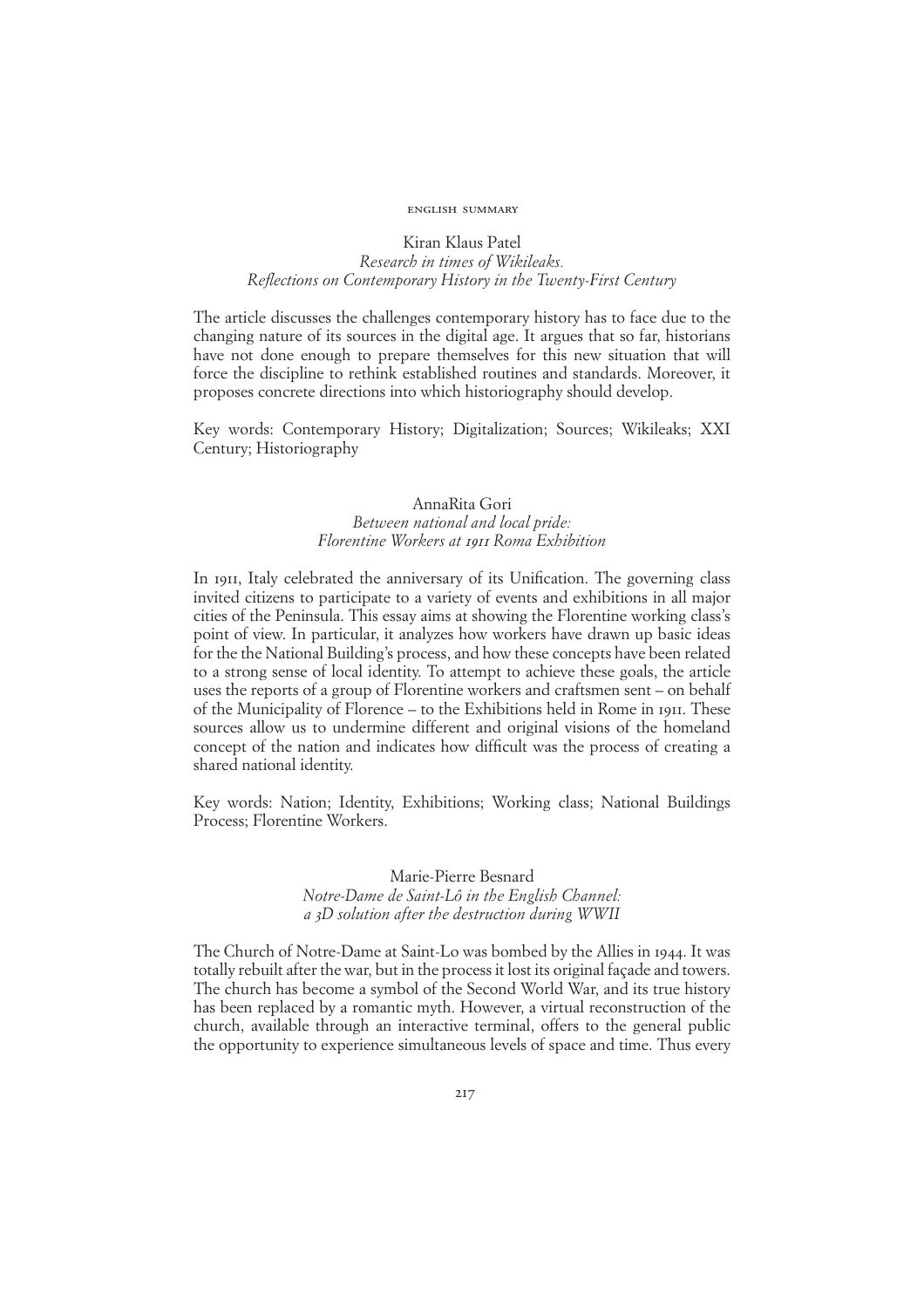visitor can discover the original historical and architectural details of the church in 3D, in real time, in interaction with a virtual model and also guided by a virtual human. The essay describes the evolution of the project that will be inaugurated in September 2011.

Key words: Historiography; 3D; Multimédia; Augmented reality; New museology; Digital Public History.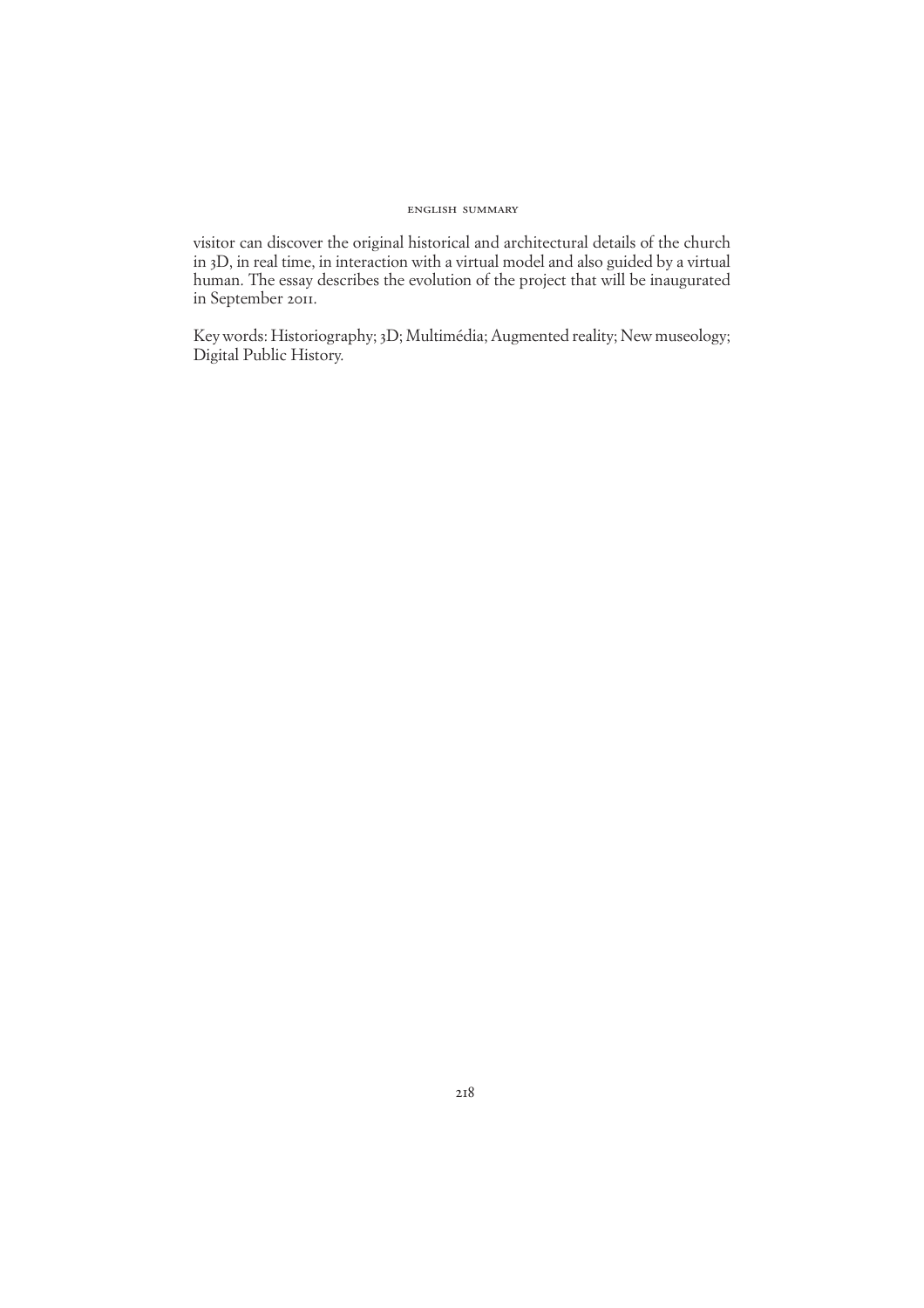# I collaboratori di questo numero

Serge Noiret, EUI, Firenze Serge.Noiret@eui.eu

Dan Henry Andersen, Private Scholar danh.andersen@gmail.com

Thomas Cauvin, EUI, Firenze Thomas.Cauvin@eui.eu

Hinke Piersma, NIOD: Institute for War-, Holocaust- and Genocide studies Amsterdam h.piersma@niod.nl

Delphine Lauwers, EUI, Firenze Delphine.Lauwers@eui.eu

Jean-Pierre Morin, Treaty Relations Directorate, Indian and Northern Affairs Canada JeanPierre.Morin@ainc-inac.gc.ca

Gerben Zaagsma, University College London gerbenzaagsma@gmail.com

Francesco Catastini, EUI, Firenze Francesco.Catastini@eui.eu

Kiran Klaus Patel, Maastricht University k.patel@maastrichtuniversity.nl e Kiran.Patel@eui.eu

AnnaRita Gori, Università di Siena annarita.gori@inwind.it

Marie-Pierre Besnard, Université de Caen Basse-Normandie marie-pierre.besnard@unicaen.fr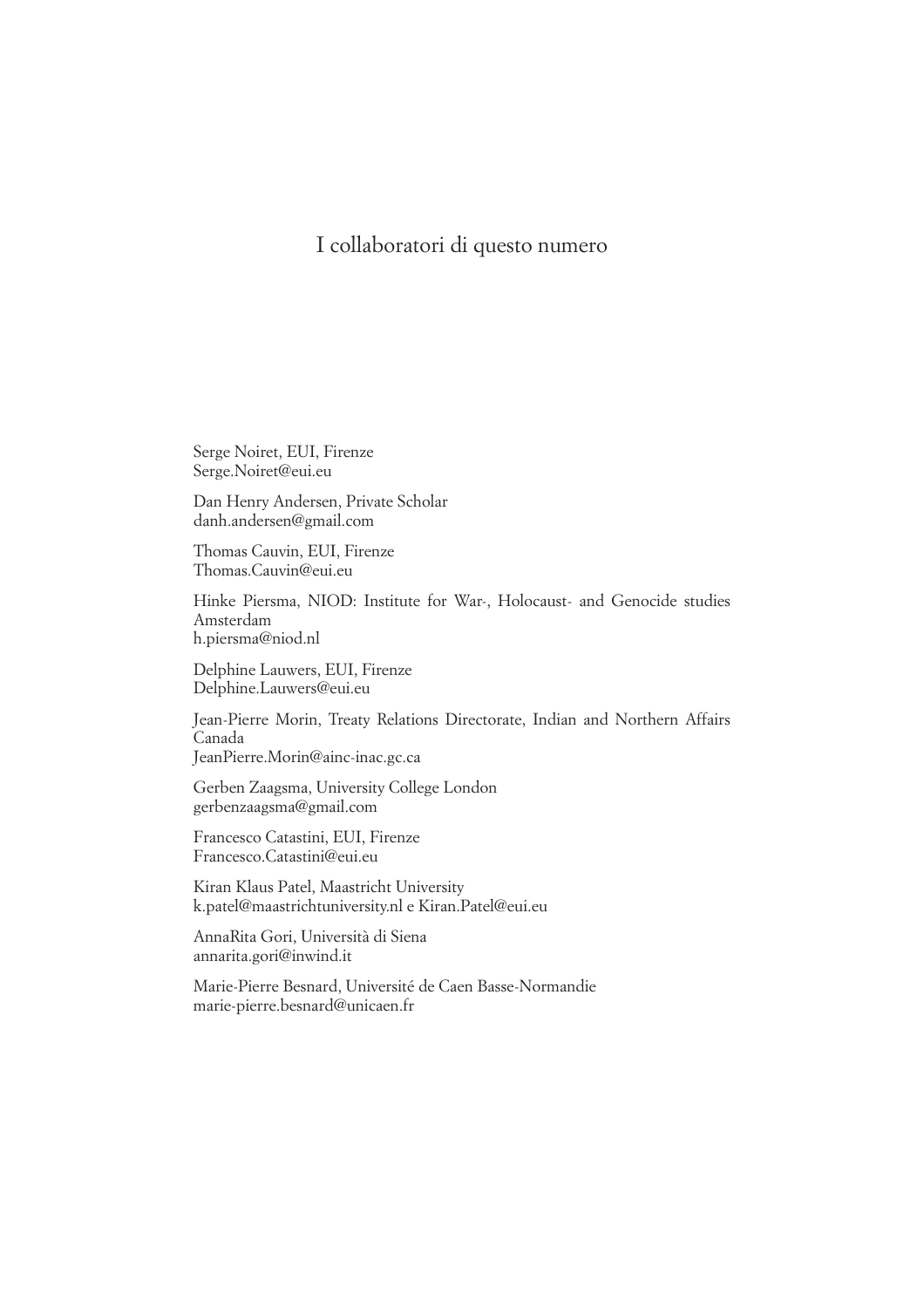# I fascicoli di «Memoria e Ricerca» già pubblicati

- 1. *Gli anni del regime fascista nella "provincia del Duce"* [esaurito]
- 2. *Sul fascismo in Romagna*, a cura di Massimo Lodovici
- 3. *Collegi elettorali*, a cura di Fulvio Conti e Serge Noiret
- 4. *Le reti della modernizzazione*, a cura di Roberto Balzani e Andrea Giuntini
- 5. *Le trasformazioni della festa. Secolarizzazione, politicizzazione e sociabilità nel XIX secolo (Francia, Italia, Spagna)*, a cura di Marco Fincardi e Maurizio Ridolfi
- 6. *Identità e culture regionali. Germania e Italia a confronto*, a cura di Stefano Cavazza e Reinhard Johler
- 7. *Libri, letture e biblioteche per il popolo*, a cura di Oriana Maroni, Sante Medri e Paolo Temeroli
- 8. *Migrazioni: comunità e nazione. Percorsi di storia sociale e culturale*, a cura di Manuela Martini
- 9. *Gli spazi dei partiti nell'Italia repubblicana*, a cura di Simone Neri Serneri e Angelo Ventrone
- 10. *La pedagogia dei media nel secondo dopoguerra. Identità regionali e identità nazionali (Francia, Italia, Spagna)*, a cura di Francesca Anania
- n.s. 1. *Ambiente, territori, parchi. Regionalismi e politiche nazionali*, a cura di Patrizia Dogliani
- n.s. 2. *Terre immaginate. La costruzione di stereotipi regionali*, a cura di Marco Fincardi
- n.s. 3. *Linguaggi e siti: la storia on line*, a cura di Serge Noiret
- n.s. 4. *Massoneria e politica in Europa fra Ottocento e Novecento (Italia, Spagna e Portogallo)*, a cura di Fulvio Conti
- n.s. 5. *Flussi invisibili. Le telecomunicazioni fra Ottocento e Novecento*, a cura di Andrea Giuntini
- n.s. 6. *L'Europa allo specchio. Immagini e rappresentazioni nell'opinione pubblica*, a cura di Francesca Anania
- n.s. 7. *La Grande Guerra in vetrina. Mostre e musei in Europa negli anni Venti e Trenta*, a cura di Massimo Baioni e Claudio Fogu
- n.s. 8. *La campagna elettorale nell'Europa mediterranea (secoli XIX-XX)*, a cura di Serge Noiret
- n.s. 9. *Repubbliche e repubblicanesimo. L'Europa meridionale (secoli XIX-XX)*, a cura di Maurizio Ridolfi
- n.s. 10. *Le metamorfosi della storia sociale*, a cura di Maria Malatesta
- n.s. 11. *Porti dell'Europa mediterranea (secoli XIX e XX)*, a cura di M. Elisabetta Tonizzi